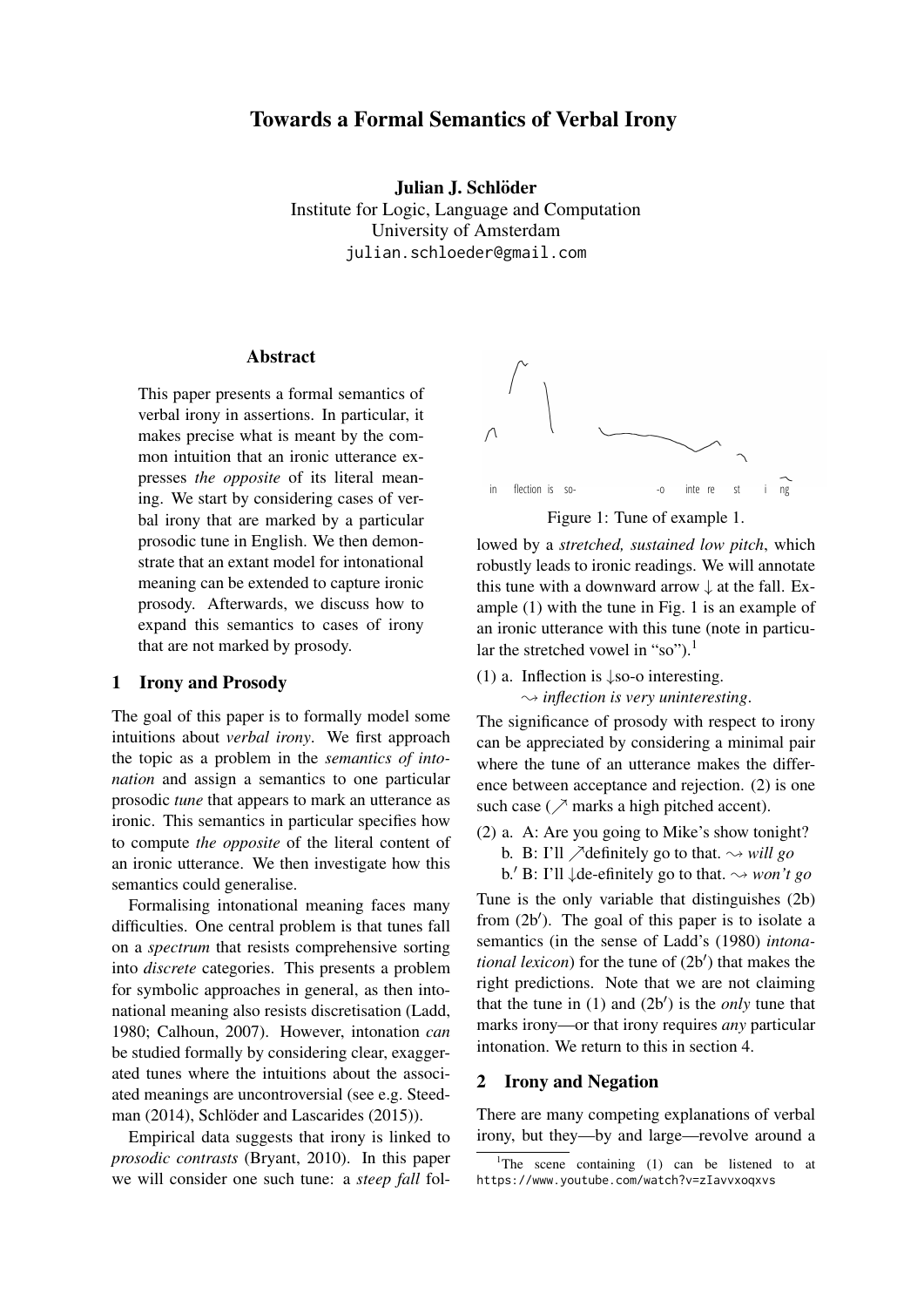common intuition: that the speaker of an ironic utterance means *the opposite* or *the inverse* of the literal content of their utterance.

On a Gricean account, verbal irony is the flouting of the Maxim of Quality, i.e. the speaker asserts *something recognisably false* and therefore means the opposite; on the *echoic* account an ironic utterance *mentions* a sentence and indicates *dissent* from it (Sperber and Wilson, 1981); on the *joint pretense* account, an ironic utterance invites one's interlocutors to consider a situation in which the utterance would be true and notice how absurd this situation is (Kumon-Nakamura et al., 1995); our own model will follow Martin (1992) in considering irony to be a form of *implicit negation* (also see (Giora, 1995)).

Schlöder and Lascarides (2015) present a formal model of intonation that already goes some way towards a semantics of irony; they assign a semantic term to ironic tunes that expresses *dissent from the literal content of an utterance* and allow this dissent to be strengthened to *assent to the negated utterance*. The predictions of their account are too weak, however. It is not sufficient to just add a negation to the ironic utterance's propositional content. Recall (2b').

(2) b. $\prime$  B: Yeah, I'll  $\downarrow$  de-efinitely go to that.

The negation of the literal content of  $(2b')$  is *it is not the case that B will definitely go to the show* which resolves to *B might not go to the show*. The correct reading is however that *B will (definitely) not go*. Giora (1995) can potentially account for this: she makes the *implicit* negations stemming from irony be subject to a preference for *contrary* negation over *contradictory* negation (Horn, 1989, chs. 4–5). This is in particular realised as a preference for narrow over wide scoped negation: *definitely not* is contrary to *definitely*, but *not definitely* is contradictory to *definitely*.

This preference, however, must be formalised to be predictive. One at least has to indicate how to select from the multiple different possibilities to form a contrary negation. In the case of  $(2b')$ , at least two such readings are available.

- (3) a. B will definitely not go to Mike's show.
	- b. B will definitely go somewhere that is not Mike's show.

Both (3a) and (3b) are contrary to the literal content of  $(2b')$ . However,  $(3b)$  overstates what B expresses in  $(2b')$  because it entails that B will go

somewhere—but this does not seem to be part of the meaning of  $(2b')$ . It is unclear what privileges (3a) over (3b) (or other options) if all we have is a general preference for contrariness.

While there might be ways to spell this out, there is another option. The *position of the fall* in the ironic tune we are considering seems to indicate the placement of the negation. For instance, (3b) would be the appropriate interpretation for a third possible answer to (2a).

(4) a. A: Are you going to Mike's show tonight? b.<sup> $\prime\prime$ </sup> B: Yeah, I'll definitely go to  $\downarrow$ tha-at.

 $(4b'')$  is appropriate in a context where there is a salient alternative activity that B could attend and the context moreover suggests that B would prefer this one (e.g. because there is a much better show overlapping with Mike's).

The pattern that the contrary negation is scoped on the word immediately following the fall seems to be robust. Consider some variants of (1).

- (5) a. Inflection is ↓so-o interesting.
	- a.' Inflection is so ↓i-interesting.
	- a. $^{\prime\prime}$  ↓Infle-ection is so interesting.

One can equally well place the fall before the intensifier or before the predicate to obtain the contrary negation *intensely uninteresting*;  $(5a'')$  is felicitous, but gets an additional implicature like in  $(4b'')$ . However, in  $(6)$ , placement on 'movie' instead of 'amazing' sounds odd.

(6) a. A: *Showgirls* is a nice movie. b. B: It's an ↓ama-azing movie. ❀ *terrible* #b.<sup> $\prime$ </sup> B: It's an amazing  $\downarrow$ mo-ovie.

We will now model this as follows. We consider the word following the fall to be the prosodic *focus* of the ironic utterance and amend an existing theory for focus to include an implicit negation.

# 3 Irony and Focus

Geurts and van der Sandt (2004) provide us with a *minimal* theory of prosodic focus. Their *background–presupposition rule* (BPR) states that whenever prosodic focus gives rise to a background  $\varphi(x)$ , there is a presupposition that  $\exists x.\varphi$ . In a dynamic model for discourse update, we can specify this as follows (the intended notion of presupposition is van der Sandt's *presupposition as anaphora* model (van der Sandt, 1992)).

#### Background–Presupposition Rule.

The focus placement separates an utterance into a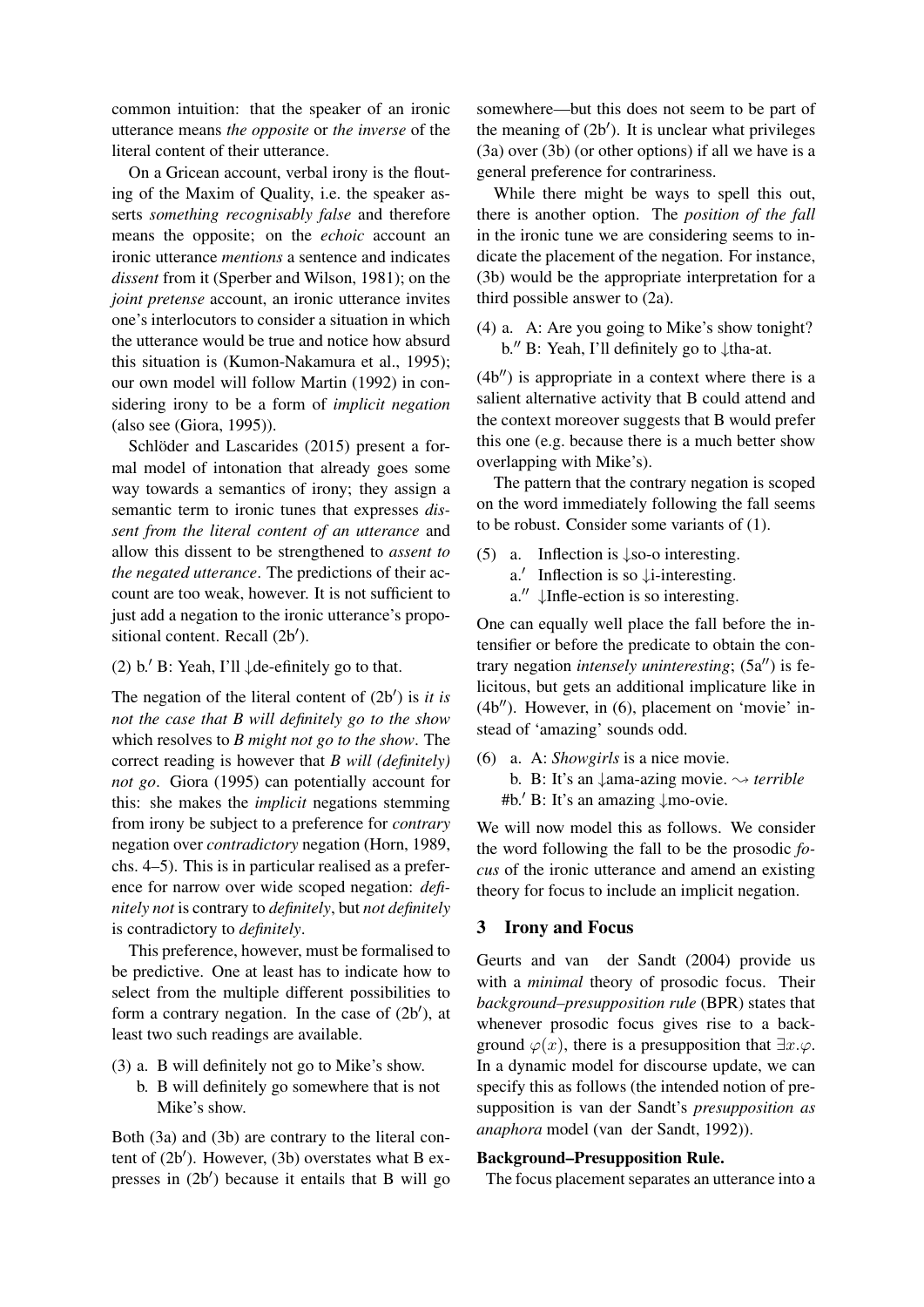*foreground* f and a *background*  $\varphi(x)$ . The variable x occurs freely in the formula  $\varphi$ , and the constituent f is of the type required by x. Write  $\langle f, \varphi(x) \rangle$  for a foreground–background pair.

Updating a discourse with  $\langle f, \varphi(x) \rangle$  is to update with the *proffered* content  $(\lambda x.\varphi)(f)$  and the *presupposed* content  $\exists x.\varphi$ .

This rule is *minimal* in the sense that other models for focus make *at least* the predictions of the BPR. Two prominent models are the QUD model (Roberts, 2012) and Alternative Semantics (Rooth, 1992); the former stipulates that  $\langle f, \varphi(x) \rangle$ presupposes the wh-question  $?\lambda x.\varphi$  and the latter that  $\langle f, \varphi(x) \rangle$  raises the set of alternatives  ${x | \varphi(x)}$ . Under the reasonable assumptions that wh-questions presuppose that there is a true answer, and that sets of alternatives are not empty, both models include the BPR.<sup>2</sup> Thus, for instance, the discourse in (7) is treated as follows.

(7) a. A Who does Rachel like?

presupposes: *Rachel likes someone*.

b. B: Rachel likes Michael. presupposes: *Rachel likes someone*.

In this case, the presupposition of (7b) is bound to the presupposition of A's question (7a). In contrast, there are cases where the presupposition effected by the BPR is accommodated.

- (8) a. A Does Rachel like anyone?
	- b. B: Rachel likes Michael.

presupposes: *Rachel likes someone*.

In (8) the presupposition of (8b) cannot be bound and must be accommodated; the contribution of B's utterance can be paraphrased as *Rachel does like someone—specifically, she likes Michael*.

However, while the BPR models (prosodic) *focus*, it is not sensitive to the overall *tune* of an utterance. The tune can potentially affect the content of both the foreground and the background; see (Beaver and Clark, 2009, p. 47) for a discussion in the context of Alternative Semantics.

Thus, it is not surprising that we need to make amendments to the BPR when attempting to model ironic intonation. Schlöder and Lascarides (ms) argue that fall-rise tunes work by placing an implicit negation in the background. Here, we adapt the BPR to include an implicit negation in the *foreground*. This negation is placed to result in a *contrary* reading.

## Irony Rule.

If an utterance is intonated with the ironic tune, and the fall is immediately preceding the constituent  $f$  then the foreground–background pair of the utterance is  $\langle \sim f, \varphi(x) \rangle$  where: (i)  $\varphi(x)$  is the background resulting from considering  $f$  the foreground of the utterance and (ii)  $\sim$  is a metaoperator<sup>3</sup> that specifies *contrary negation*:

- if f is a modal or quantifier,  $\sim$  f is f $\neg$ .
- if f is on a scale,  $\sim$  f is an item from the opposite end of the scale;
- if f is a bivalent predicate, then  $\sim$  f is  $\neg f$ ;
- if f is an entity, then  $\sim$  f is a meta-variable such that for any predicate  $P, P(\sim f) = \sim P(f)$ .

That is, updating a discourse with this utterance is to update (by usual methods) with the presupposition  $\exists x.\varphi$  and the proffer  $(\lambda x.\varphi)(\sim f)$ .

This rule can be regimented in SDRT (Asher and Lascarides, 2003) with an appropriate semantics for presuppositions (Asher and Lascarides, 1998).

The Irony Rule models some of the examples we have seen so far as follows. Consider first (6b):

(6) a. A: *Showgirls* is a nice movie.

b. B: Yeah, it's an ↓ama-azing movie. presupp:  $\exists x_{predicate}.x(s) \land \text{movie}(s)$ proffers:  $\sim$  amazing(s)  $\land$  movie(s)  $\equiv$  terrible $(s) \wedge$  movie $(s)$ 

The presupposition of (6b) indicates that B's utterance matches the current topic of the discussion, i.e. the properties of *Showgirls*. Roberts (2012) provides an account of what the current topic is and what it means to match it; this too can be regimented in the present model (Schlöder and Lascarides, ms) and we will not go into the details here. Then, the Irony Rule modifies what B is taken to proffer by adding a *contrary* negation.

By specifying the relative scope of the contrary negation ∼ we avoid ambiguities. We show this for  $(2b')$  and  $(4b'')$ : (In the logical forms we simplify or ignore a number of ancillary details, including tense, possessive case, and the presuppositions associated with proper names.)

- (2) a. A: Are you going to Mike's show tonight? presupp:  $\exists s.$ of $(m, s) \wedge$  show $(s)$ proffers:  $?go(b, s)$ 
	- b.<sup> $\prime$ </sup> B: Yeah, I'll  $\downarrow$  de-efinitely go to that. presupp:  $\exists x_{aux}.x(\text{go}(b, s))$ proffers:  $\sim \Box$ go $(b, s) \equiv \Box \neg$ go $(b, s)$

 $2$ Some (e.g. Dryer (1996)) have challenged the idea that focus is directly related to presupposition; Geurts and van der Sandt offer responses that we cannot repeat or evaluate here.

 $3$ That is, it is an operator on logical forms; its application is computed when logical form is constructed.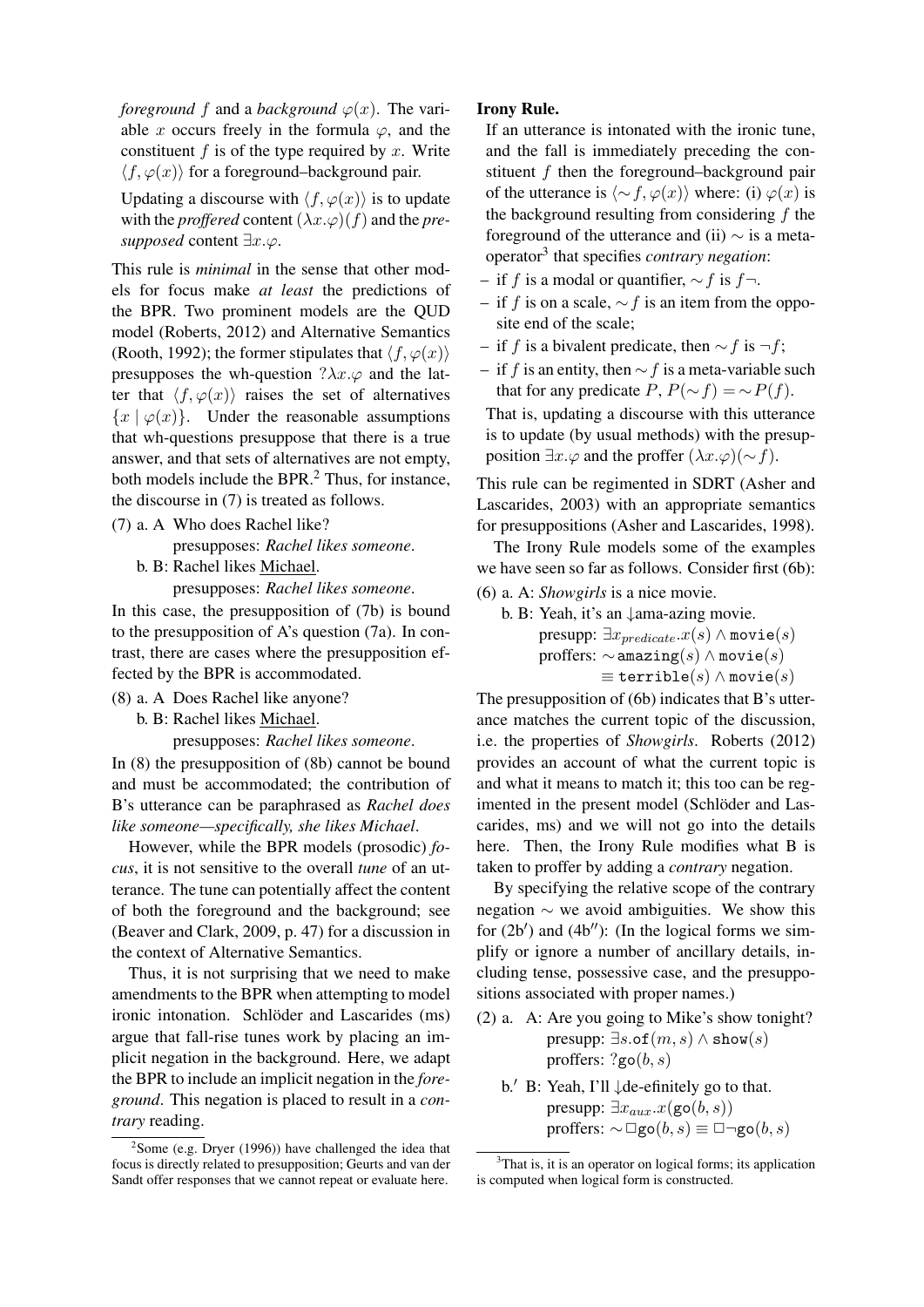(4) b.<sup> $\prime\prime$ </sup> B: Yeah, I'll definitely go to  $\downarrow$ tha-at. presupp:  $\exists x_{entity}.\Box$ go $(b, x)$ proffers:  $\Box$ go(b,  $\sim$ s)  $\equiv$   $\Box$  $\neg$ go(b, s)

Thus, the proffered contents of  $(2b')$  and  $(4b'')$  are the same: both are—by way of irony—negative answers to A's question in  $(2a)$ . But while in  $(2b')$ the presupposition effected by the Irony Rule is a tautology (because for any p there is a modality  $\nabla$ such that  $\nabla p$ ), the presupposition of (4b<sup>''</sup>) entails that B is going somewhere—just not to Mike's show. This is precisely the difference between the two competing contrary negations in (3).

Overall, the placement of the steep fall in the tune we are considering here appears to be quite flexible, and the Irony Rule predicts this. Similarly to (2) and (4), the utterances in (5) are all assigned the same proffered content, but the presupposition varies in  $(5a'')$ . The anomalous  $(6b')$ on the other hand is assigned the absurd interpretation that *Showgirls is not a movie*.

(6) #b.<sup> $\prime$ </sup> B: It's an amazing ↓mo-ovie.

presupp:  $\exists x_{predicate}$ .amazing $(s) \wedge x(s)$ proffers: amazing $(s) \wedge \sim \text{movie}(s)$  $\equiv$  amazing(s)  $\land \neg \text{movie}(s)$ 

## 4 Beyond Intonation

As said, we do not claim that every ironic utterance must carry a particular tune. The following is an example by Cutler (1977) for irony that is not marked by prosody.

(9) *Upon entering a restaurant devoid of custom.* a. A: Looks like a really popular place.

In cases like (9) it is the salient contrast between what is said and what is actually the case that leads us to an ironic interpretation. Cutler does not provide a tune to go with the utterance, but it seems to us that (10a) would be natural, and moreover that one *can* use ironic intonation as in (10b).

(10) a. A: Looks like a  $\triangle$  really popular place.

b. A: Looks like a  $\downarrow$  rea-ally popular place.

Now note that the Irony Rule makes the correct prediction for (10b). With this in mind, there does not seem to be anything that would stop us from saying that we use the Irony Rule instead of the BPR in *any* situation where an utterance is ironic. That is, we generalise the Irony Rule to also capture utterances like (10a), and take the foreground f to be the focus of the utterance.<sup>4</sup>

Similar extensions could be made to cases of *written* verbal irony, e.g. as marked by scare quotes. (11) is cited from Predelli (2003).

(11) a. this remarkable piece of 'art' consists of a large canvas covered with mud (...)

Again, applying the Irony Rule to (11a) under  $f =$  art makes the correct predictions here. Similar things can be said about written irony marked by some form of irony punctuation.

However, one needs to spell out such extensions of the Irony Rule with great care. Not every false utterance is ironic, and neither is every instance of scare-quoting (Predelli, 2003). There are many potential cues that speakers can employ to signal irony, including intonation, facial expression, gesture, hyperbole *etc.*—and then irony is still frequently misunderstood (Cutler, 1974; Kreuz and Roberts, 1995; Bryant and Fox Tree, 2005). We cannot offer a formalisation of all these cues here.

Then there are still cases of irony where it takes the form of playful mockery instead of the implicit assertion of a negative. Wilson (2006) demonstrates this with (12a,b), said to a very careful driver that always makes sure the tank is filled; the utterances mock this behaviour ironically.<sup>5</sup>

(12) a. A: Do you think we should stop for petrol? b. A: I really appreciate cautious drivers.

(12a) is no assertion, and it does not seem to be the case that (12b) means that A dislikes (contrary to *appreciate*) cautious drivers. Thus, the cases in (12) go beyond what our Irony Rule captures.

#### 5 Conclusion

We have given a fully formal model for verbal irony, insofar as irony is understood as meaning the opposite of what one has asserted literally. The contribution of the model is in particular to make formally precise what we mean by 'the opposite'. The model starts out as a model of ironic intonation and embeds seamlessly into an extant model of intonation in discourse, but it stands to reason that it may extend to ironic assertions that are not specifically marked by intonation.

<sup>4</sup>There seems to be a tacit consensus that *every* assertion has a focus; McNally (1998) spells this out.

<sup>&</sup>lt;sup>5</sup>A reviewer points out that there is also pragmatic irony: *Thanks for holding the door* after a door has *not* been held. The Irony Rule can potentially explain this; it yields *thanks for not holding the door*. This is a proffer that fulfills preparatory conditions for thanking, so we can continue with standard pragmatic reasoning. Note that one can *explicitly* utter *thanks for not holding the door* to make, by and large, the same speech act as an ironic *thanks for holding the door*.